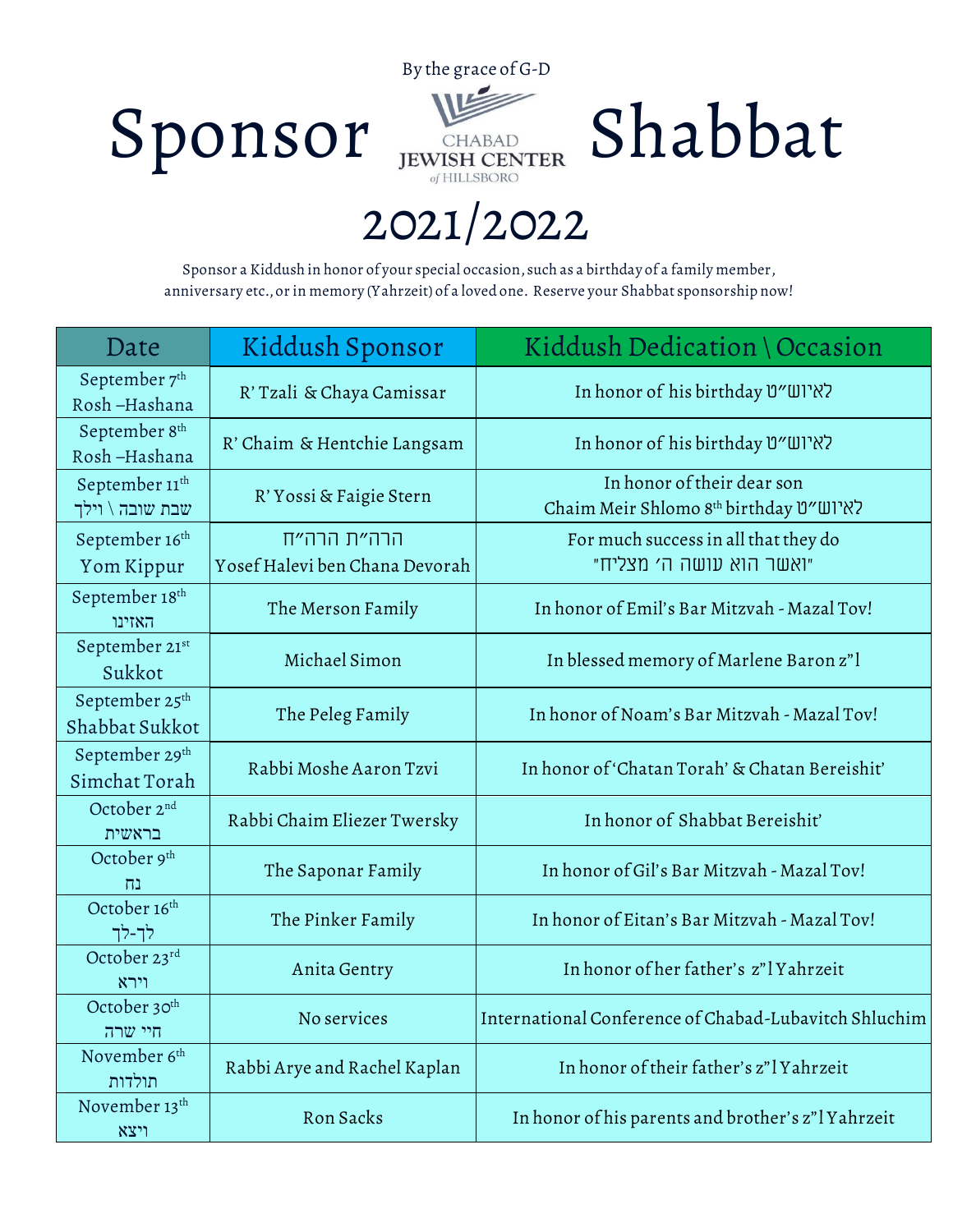| November 20 <sup>th</sup><br>וישלח       | The Silverman Family           | In blessed memory of Leah bat Edil Silverman z"l        |
|------------------------------------------|--------------------------------|---------------------------------------------------------|
| November 27th<br>וישב                    | Lara Lieberman                 | In honor of her son Sage - Hebrew Naming!               |
| December 4 <sup>th</sup><br>מקץ Chanukah | The Rivkin Kids                | In honor of Chanukah - and their education!             |
| December 11 <sup>th</sup><br>ויגש        | Paxton Wright                  | In honor of his dear father Claude 'Avishai' Wright     |
| December 18 <sup>th</sup><br>ויחי        | Neal Esko                      | In honor of his mother's z"l first Yahrzeit             |
| December 25 <sup>th</sup><br>שמות        | Arye and Elana Meyer           | In honor of Arye's Father Zeev z"l Yahrzeit             |
| January 1st<br>וארא                      | Rabbi Leibel and Rochel Kaplan | In honor of the wedding of their dear granddaughter     |
| January 8th<br>בא                        | Michael Simon                  | In honor of Michael's Jewish birthday!                  |
| January 15 <sup>th</sup><br>בשלח         | Deborah bat Nechama Chaya      | In honor of her birthday!                               |
| January 22nd<br>יתרו                     | Yosi & Kimia Nasseri           | In honor of their daughter Talia's birthday             |
| January 29 <sup>th</sup><br>משפטים       | Yishai & Sarah Efron           | In honor of Yishai's birthday!                          |
| February 5th<br>תרומה                    | Ron Sacks                      | In honor of Chaya Sarah bas Chaim Zev z"l Yahrzeit      |
| February 12 <sup>th</sup><br>תצוה        | Doran David                    | The 'Shloshim' to Doran's mother Nagia bat Tzion z"l    |
| February 19th<br>כי תשא                  | Yishai & Sarah Efron           | In honor of Yishai's birthday!                          |
| February 26th<br>ויקהל                   | Anita Gentry                   | In honor of her son's Shmuel's birthday!                |
| March 5th<br>פקודי                       |                                |                                                         |
| March 12 <sup>th</sup><br>ויקרא          | Chaim & Leah Batya Lizer       | In honor of Leah Btya's father's and grandmother z"l    |
| March 19th<br>צו                         | Dr. Marcia Kahn                | Marcia's dear mother Mrs. Carol Kahn's birthday         |
| March 26th<br>שמיני                      | Tom & Bobbie Kramer            | In honor of Bobbie's grandmother z"l Yahrzeit           |
| April 2nd<br>תזריע                       | R' Laibel & Sima Karp          | In honor of Rabbi Mordechai & Dusia Rivkin yahrzeit z"l |
| April 9th<br>מצורע                       | Arie and Elana Meyer           | In honor of Ephraim Yonah's Birthday                    |
| First days of<br>Passover                | Rabbi Menachem & Chaya Rivkin  | In honor of Rabbi Rivkin's birthday איוש"ט              |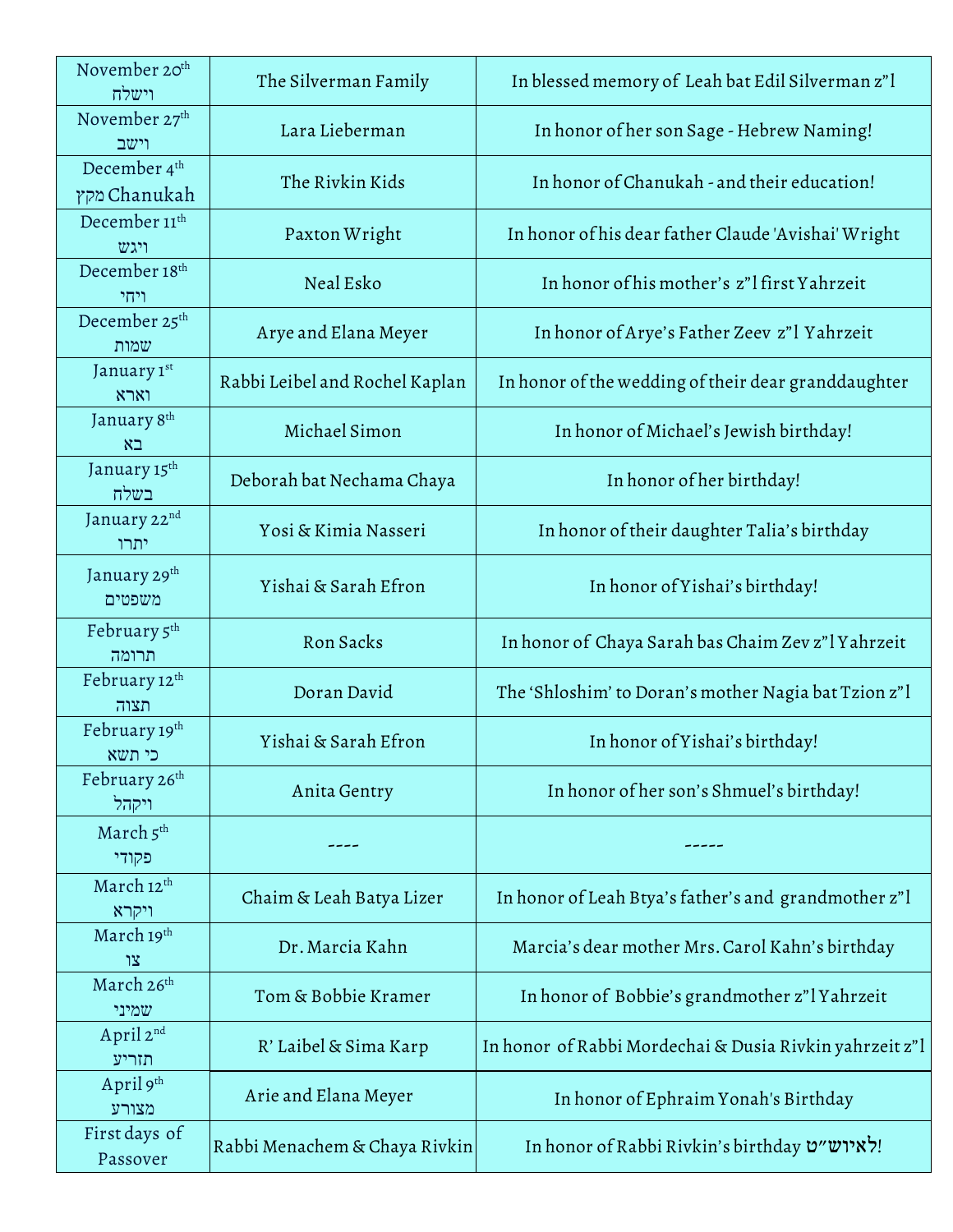| April 23rd<br>Last day Passover      |                                |                                                        |
|--------------------------------------|--------------------------------|--------------------------------------------------------|
| April 30th<br>אחרי                   | Carolynn Taub                  | In honor of the Bubbies and the Zaidys                 |
| May 7 <sup>th</sup><br>קדושים        | Dr. Michael & Tzila Pinn       | In honor of Dr. Pinn's 70th birthday! לאיוש"ט          |
| May 14th                             |                                |                                                        |
| אמור<br>May 21st                     | Dr. Marcia Kahn                | Dr. Marcia's dear father's Mr. Saul Kahn birthday      |
| בהר<br>May 28th                      |                                |                                                        |
| בחוקותי<br>June 4 <sup>th</sup>      | Ram & Sally Talmi              | In honor of Sally and Ram's 5 year wedding anniversary |
| במדבר<br>June $5^h$                  | Tania Northcutt                | In honor of Tanya's mother Tziporah z"l first Yahrzeit |
| Shavuot<br>June 11 <sup>th</sup>     |                                |                                                        |
| XU1<br>June 18nd                     | Ram & Sally Talmi              | Pinchas & Mina Barkhordari 40 year anniversary         |
| בהעלותך<br>June 25 <sup>th</sup>     |                                |                                                        |
| שלח                                  |                                |                                                        |
| July 2nd<br>קרח                      |                                |                                                        |
| July 9th<br>חוקת                     |                                |                                                        |
| July 16th<br>בלק                     |                                |                                                        |
| July 23rd<br>פנחס                    |                                |                                                        |
| July 30th<br>מטות-מסעי               |                                |                                                        |
| August 6th<br>דברים                  |                                |                                                        |
| August 13 <sup>th</sup><br>ואתחנן    |                                |                                                        |
| August 20 <sup>th</sup><br>עקב       |                                |                                                        |
| August 27 <sup>th</sup><br>ראה       |                                |                                                        |
| September 3rd<br>שופטים              | Mr. Mrs. Paul & Linda Franklin | In honor of their 52 <sup>nd</sup> anniversary!        |
| September 10 <sup>th</sup><br>כי-תצא |                                |                                                        |